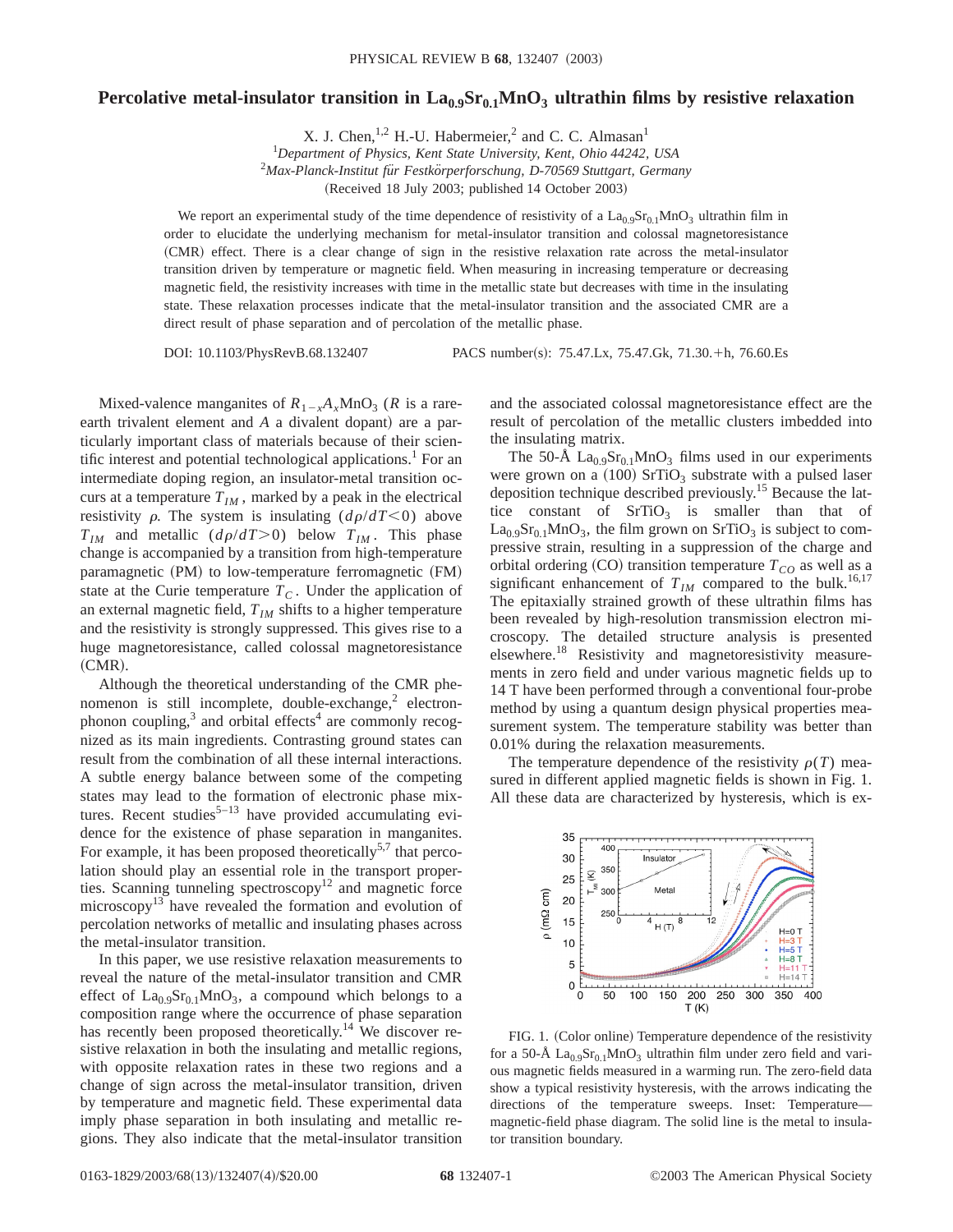

FIG. 2. (Color online) Time dependence of the resistivity for a 50-Å  $\text{La}_{0.9}\text{Sr}_{0.1}\text{MnO}_3$  ultrathin film measured in a magnetic field of  $H=3$  T at different temperatures, as labeled on the graph, in a warming run. The solid lines are linear fits of the data.

emplified in the figure by the zero-field resistivity curves. Upon cooling from 400 K, the  $\rho(T)$  curve exhibits a peak at  $T_{IM}$ =300 K, signaling the insulator-metal transition. At a lower temperature  $T_{CO} \approx 50$  K,  $\rho(T)$  displays a minimum, indicating the appearance of a low-temperature FM insulating-like state for  $T < T_{CO}$ . In this low-temperature state, new structural reflections characteristic of CO appear in neutron<sup>19</sup>- and x-ray<sup>20</sup>-diffraction patterns. In warming from 2 K, the  $\rho(T)$  curve is first below the cooling one, it overshoots the cooling curve around 305 K and exhibits a peak (metal-insulator transition) at  $T_{MI}$ =308 K. Such a behavior gives a clear indication of intrinsic phase inhomogeneity.<sup>11,13</sup> An applied magnetic field  $H$  suppresses the resistivity, shifts  $T_{MI}(H)$  towards higher temperatures  $($ see inset to Fig. 1 $)$ , and, hence, gives rise to the CMR effect.

We measured the magnetization as a function of temperature up to 300 K in a magnetic field of 0.5 T using a quantum design superconducting quantum interference device magnetometer. The magnetization is still large ( $\sim$  70 emu/cm<sup>3</sup>) at 300 K compared to its saturation value of  $\sim$ 300 emu/cm<sup>3</sup> at low temperatures. This indicates that the Curie temperature  $T_c$  of this film is above 300 K. A lower  $T_{IM}$  value compared to  $T_c$  has been previously reported in  $La_{1-x}Sr_xMnO_3$  thin films.<sup>15,21</sup> A possible explanation for  $T_{IM} < \hat{T}_C$  is the existence of microscopic phase segregation, with FM clusters embedded in PM insulating matrix. The FM clusters are large enough to give a magnetic contribution, but do not percolate for  $T>T_{IM}$ . Our relaxation data shown below support such a scenario.

Relaxation studies of the resistivity have proven to be a useful tool to investigate the dynamics of the competing superexchange and double-exchange interactions in manganites.<sup>22</sup> The relaxation effect on the resistivity and magnetization of the half-doped manganites  $R_{0.5}A_{0.5}MnO_3$ has been studied recently in order to address nonequilibrium phenomena present in these systems. $23-27$  Here, we use relaxation studies of the resistivity to elucidate the mechanism responsible for the metal-insulator transition in manganites. Figure 2 shows representative profiles of the relaxation of the resistivity measured in the presence of a magnetic field *H*  $=$  3 T at different temperatures in a warming run. The film was initially cooled to 2 K in the presence of the magnetic field. The temperature was then increased to the desired value at which the resistive relaxation measurement was performed. Then, the temperature was stabilized to the next desired value and the resistive relaxation measurement performed again. The resistivity increases with time for 50<*T*  $\leq$  320 K and decreases with time for *T* $\geq$  330 K. Figure 3 shows the relaxation of the resistivity measured at a fixed temperature  $T=320$  K for various magnetic fields in a de-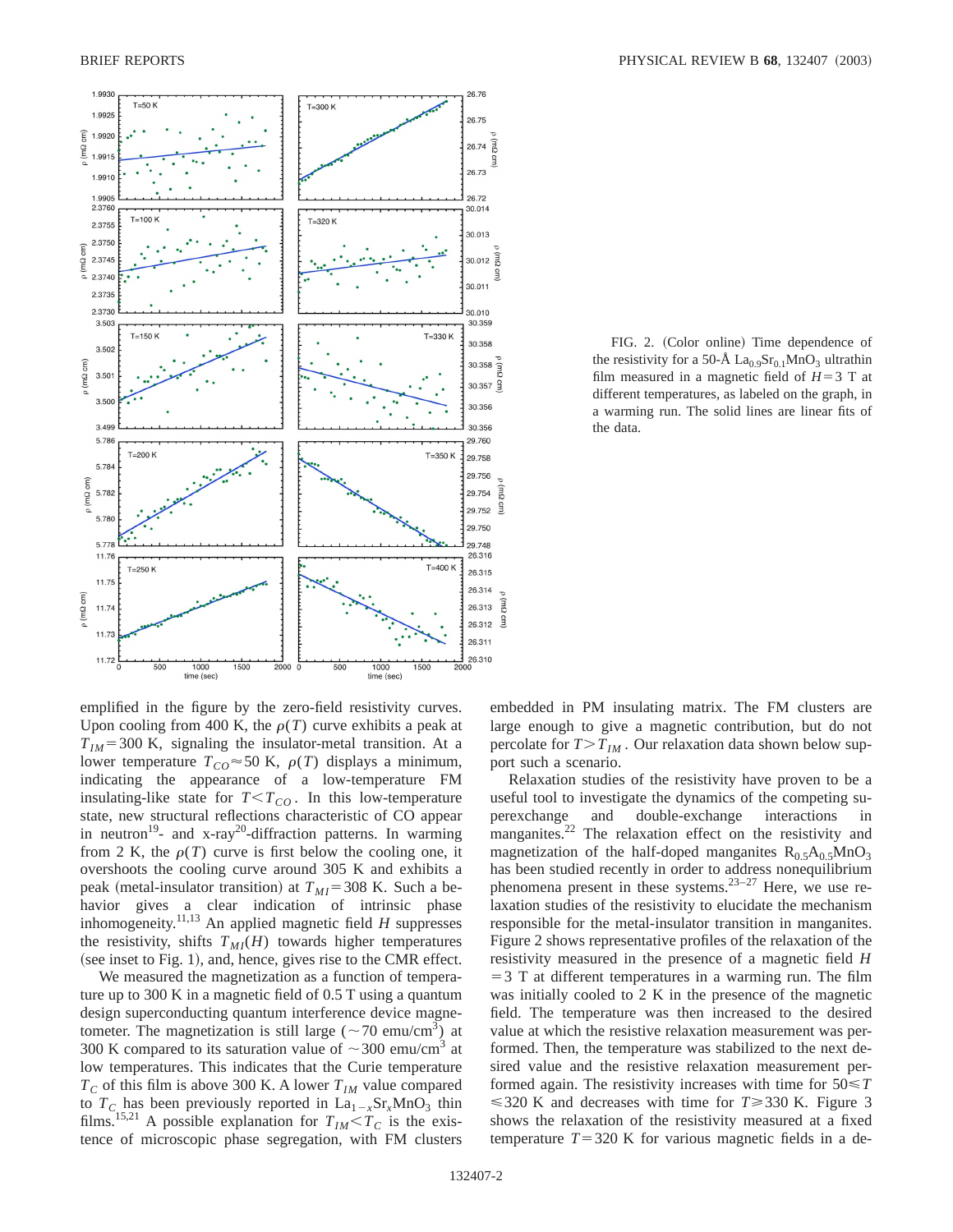

FIG. 3. (Color online) Time dependence of the resistivity of a 50-Å  $\text{La}_{0.9}\text{Sr}_{0.1}\text{MnO}_3$  ultrathin film measured at a temperature of 320 K for different applied magnetic fields, as labeled on the graph, in a field decreasing run. The solid lines are linear fits of the data.

creasing field run. The resistivity increases with time for *H*  $\geq$  3 T and decreases with time for *H*  $\leq$  2 T. As shown in the inset to Fig. 1, the temperature of 320 K is the metalinsulator transition temperature for a field of about 2.2 T. Thus the system is in the metallic state for  $H \ge 3$  T and T  $\leq$  320 K, and in the insulating state for *H* $\leq$  2 T and *T*  $\geq$  320 K. The decrease (increase) of the resistivity with time in the insulating (metallic) state is, therefore, obtained through both protocols: measuring the resistive relaxation at different *T* while keeping *H* fixed or at different *H* while keeping *T* fixed.

We performed a linear fit of all relaxation data with  $\rho(t)$  $= \rho(t_0) + \eta t$ . Here *t* is the relaxation time,  $\rho(t_0)$  is the initial resistivity, and  $\eta$  is the resistive relaxation rate, which is the only free parameter. Figures  $4(a)$  and  $4(b)$  show the variation of  $\eta$  with *T* measured at  $H=3$  T, and with *H* measured at  $T=320$  K, respectively. As shown above,  $\eta$  is positive in the metallic state, zero around the metal-insulator transition, as marked by the solid line and dashed region, and negative in the insulating state. The resistive relaxation rate has a maximum in the metallic state around 280 K, as shown in Fig.  $4(a)$ . The inset to this figure shows that the absolute value of CMR for the same field of 3 T is maximum around the same temperature. Also, both  $\eta$  [see Fig. 4(b)] and the  $CMR$  (see Fig. 1), measured at a constant temperature, increase with increasing  $H$  in the metallic state. These results indicate that there is a direct correlation between the behavior of the colossal magnetoresistance and the relaxation rate of the resistivity.

It is also interesting to note that  $\eta$  decreases with decreasing temperature for  $T < 280$  K and approaches zero again at  $T=50$  K [see Fig. 4(a)]. Recalling that there is a minimum in the  $\rho(T)$  curve at  $T_{CO} \approx 50$  K (see Fig. 1), the relaxation of the resistivity also reveals the transition from the FM metallic state to the FM insulating-like state below 50 K.

One may consider whether the value of  $\eta$  includes a contribution which is a result of temperature drift. To verify this point, we calculated the values of  $\partial \rho / \partial t$  (hence  $\eta$ ) which would be the result of temperature drift, from  $\partial \rho / \partial T$  determined from  $\rho$  vs *T* curves in a magnetic field of 3 T and  $\partial T/\partial t$  determined from the time dependence of *T* recorded during the resistive relaxation measurements. These values of  $\eta$  are two orders of magnitude smaller than those determined from the resistive relaxation measurements shown in Fig. 4(a). Thus, the contribution to  $\eta$  from temperature drift is negligible.



FIG. 4. (Color online) (a) Temperature dependence of the relaxation rate of the resistivity  $\eta$  obtained from resistivity vs time measurements in a magnetic field of 3 T for a 50-Å  $La_0 \, \mathrm{s} s_0 \, \mathrm{i} \, \mathrm{MnO_3}$ ultrathin film. The vertical line marks the metal-insulator transition temperature for a magnetic field of 3 T. Inset: Temperature dependence of the magnitude of the colossal magnetoresistance  $(CMR)$  is equal to  $\left[\rho(3T) - \rho(0)\right]/\rho(0)$  for a magnetic field of 3 T. (b) Relaxation rate of the resistivity  $\eta$  as a function of magnetic field *H* measured at a temperature of 320 K. The dashed region marks the metal-insulator transition corresponding to this temperature. The dashed lines are guides to the eye.